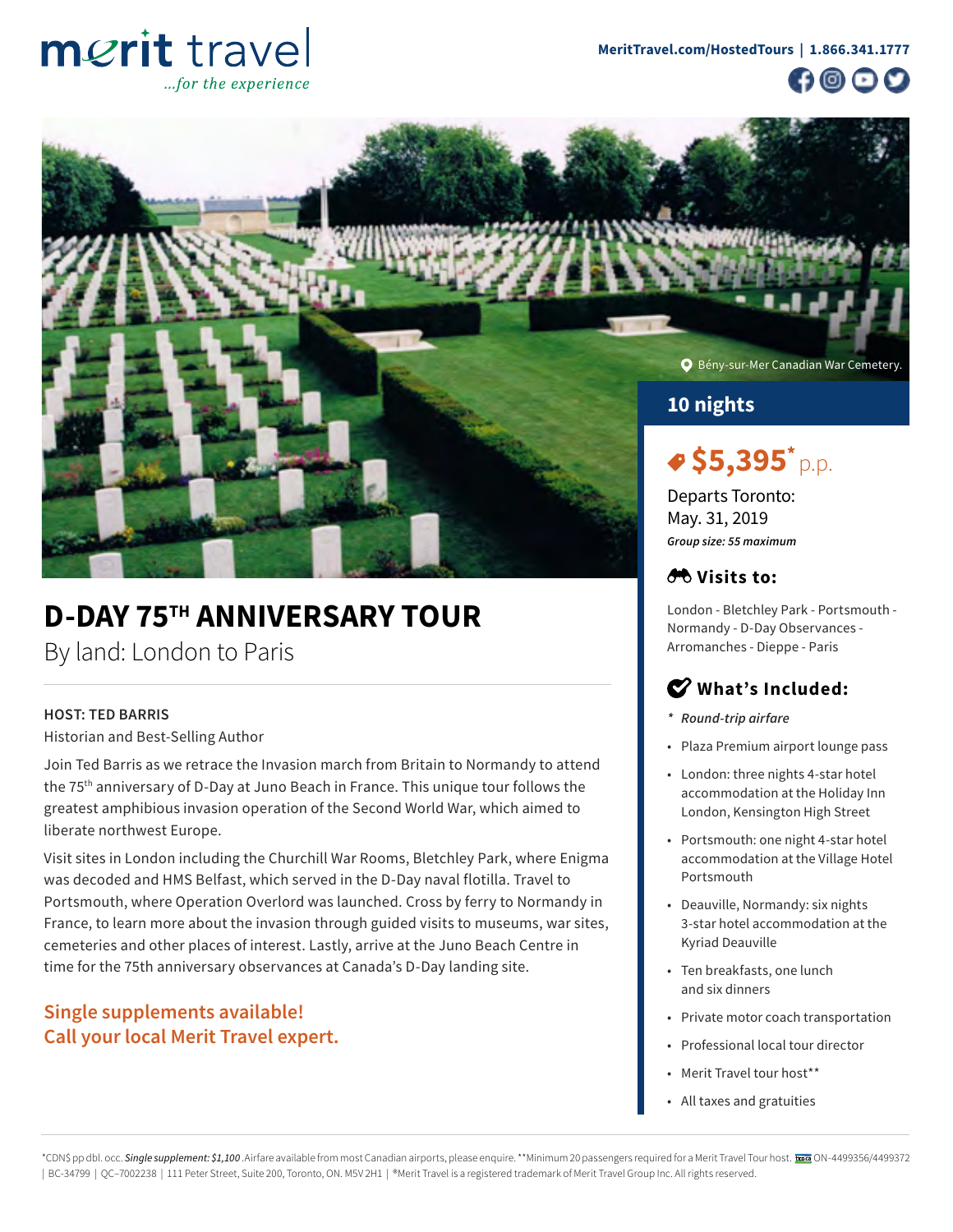

# APPROPRIATE FOR:

**ACTIVITY LEVEL: Sight-seeing** Travellers who are physically fit and comfortable with longer days of touring by transport and by foot and and do not require mobility aids.

# **Your Itinerary | Breakfast/Lunch/Dinner = (B, L, D)**

# **DAY 1 | May 31, 2019 | Toronto - London**

Board your overnight flight to London. Air Transat flight 522 departs Toronto at 10:05 p.m. Arrives London, Gatwick the following day at 10:05 a.m.

# **DAY 2 | Jun. 1, 2019 | London (D)**

Arrive in London and board your coach for a panoramic tour of London.

To help orient ourselves in historic London, Edward Foster, our returning guide, takes us on an around-the-town tour of London, getting a perspective of the city's historic sites, all the while reminding us of London's wartime experience.

Then, this first evening, we'll enjoy a welcome dinner with the entire tour group. It's a Ted Barris tour tradition and a first opportunity to meet and share the anticipation of the coming days of travel and exploration.

*Accommodation at the Holiday Inn London, Kensington High Street (3 nights)*

# **DAY 3 | Jun. 2, 2019 | London - Bletchley Park (B)**

Breakfast at the hotel. Today we will visit Bletchley Park, the nerve

centre of Britain's ultra-secret decoding efforts during the war. Inside these ordinary looking buildings armed forces and civilian men and women decoded Germany's Enigma transmissions.

Just 50 miles northwest of London, the site housed a diverse group of code-breakers, including Alan Turing, who successfully read enemy codes, often within a few hours of the messages being received. This is the actual location and these are the true stories depicted in the Academy Award-winning feature starring Benedict Cumberbatch.

# **DAY 4 | Jun. 3, 2019 | London (B)**

Today we go underground, beneath current British government ministry offices, and step into the world known only by wartime Prime Minister, Winston Churchill, and his cabinet. Preserved for history, these secret Cabinet War Rooms look exactly the way they did when Churchill and his staff assembled to organize Britain's defences between 1939 and 1945.

Not far from Churchill's wartime planning rooms, we visit a famous participant in the D-Day invasion, the battleship HMS Belfast. She remains moored today on the River Thames as a survivor of the June 6, 1944, flotilla of 7,000 ships crossing the channel to Normandy. We'll tour the war rooms of this 75 year-old warship, a veritable floating city, with her original Second World War gun positions, nine decks, and engine rooms some 15 feet below sea level; the tour comes alive with the stories of the sailors who served aboard this iconic Royal Navy warship.

# **DAY 5 | Jun. 4, 2019 | London - Portsmouth (B, D)**

This morning, we make our way southward to the coastline of the English Channel. En route, we pass through the expanse of territory that in the lead-up to June 5 and 6, 1944, became off-limits to all but those preparing for D-Day.

As a small sample of the state of south England, we'll stop at Bordon Camp and the Canadian Memorial at Bramshott, which through both the Great War and the Second World War became a key training area for Canadian forces.

Our dinner destination this day, in Southwick (on the outskirts of Portsmouth) is the historic Golden Lion pub, where SHAEF leaders Eisenhower and Montgomery often retired for refreshments. We'll enjoy stories from the public house owner and our evening meal before checking into our Southampton lodgings.

*Accommodation at the Village Hotel Portsmouth (1 night)*

# **DAY 6 | Jun. 5, 2019 | Portsmouth - Deauville (B, D)**

During our final half day in Britain, we spend the morning and midday visiting the southcoast city of Portsmouth. Among our featured stops is Southwick House, the southcoast manor house where Gen. Dwight D. Eisenhower and other Supreme Headquarters Allied Expeditionary Force (SHAEF) commanders made the risky and historic decision to launch the Allied invasion against Hitler's Atlantic Wall in Normandy.

We'll also visit the newly refurbished D-Day Museum located on the very seaside from which the Allies launched Overlord.

From there, we board the ferry for our cross-channel trip, replicating the route Canadians followed overnight on June 5 and 6, 1944 en route to Normandy. At the French port our coach meets us for the trip to Deauville and our lodgings for the next six nights.

*Accommodation at the Kyriad Deauville (6 nights)*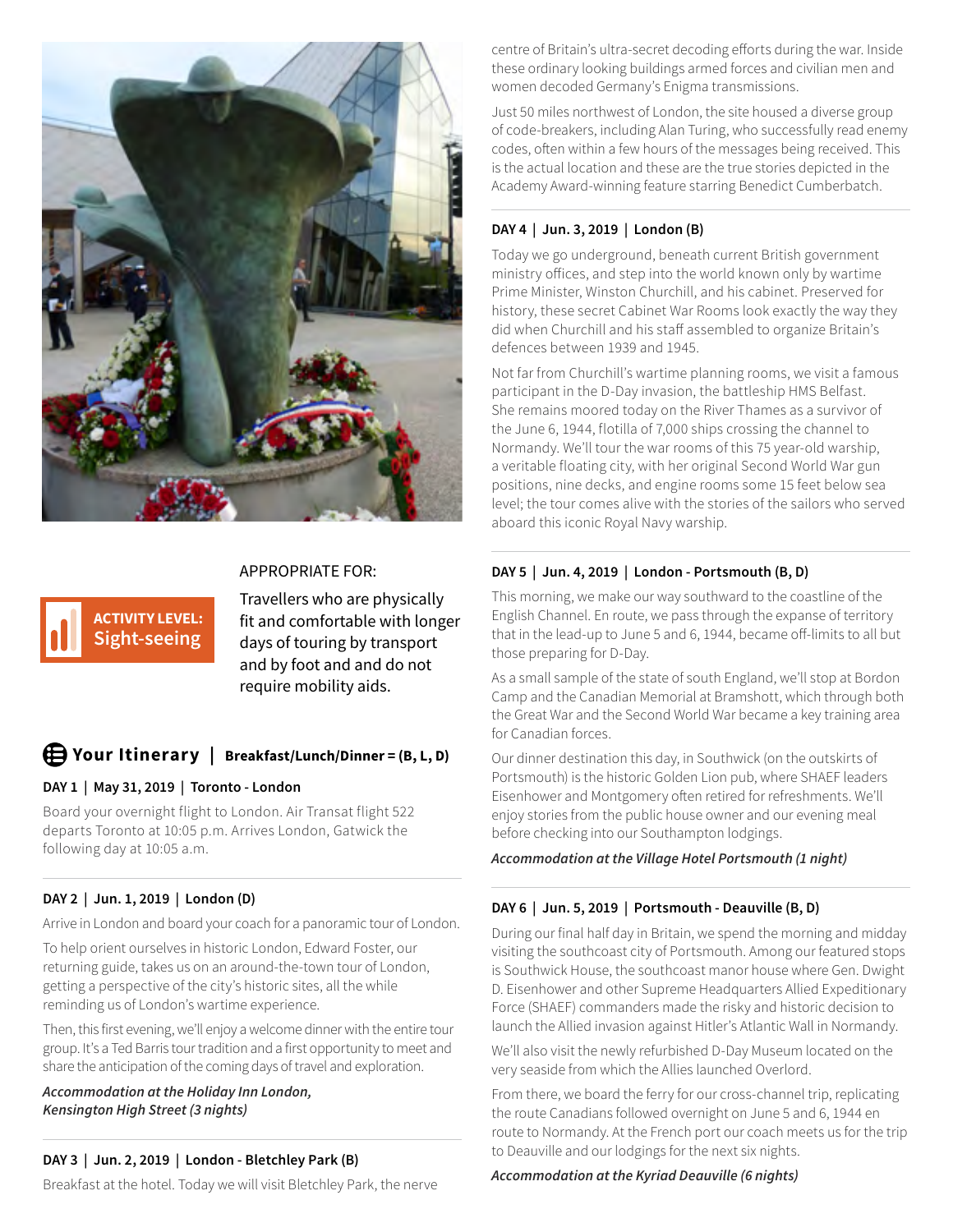# **DAY 7 | Jun. 6, 2019 | Deauville (B, L, D)**

Among the highlights for Canadians, at this point in the tour, will be our visit to the most recent addition to museum-row along the Normandy beaches – the Juno Beach Centre. Opened in 2003, this veterans-funded facility gives the visitor the strongest impression yet of the impact 15,000 Canadians in the D-Day operation made on that longest day.

We will join observances at the Centre and we'll make time to visit Bény-sur-Mer cemetery where more than 2,000 Canadians who participated in the first days of the invasion are buried.

On our way home, we'll stop in the British sector, code-named Sword Beach, where we'll take in the Pegasus Bridge museum, which houses the actual bridge which British infantry (landed there by scores of gliders) captured just minutes after midnight on D-Day morning. Our stop will also offer stories and background on the unique way in which members of the 1<sup>st</sup> Canadian Parachute Battalion contributed to the success of the paratroopers' landings early on D-Day.

## **DAY 8 | Jun. 7, 2019 | Deauville - Arromanches (B)**

At Arromanches – in the British sector code-named Gold Beach – we will visit the Invasion Museum, which showcases one of the wonders of Operation Neptune – the creation of the artificial Mulberry Harbour. On the heels of the invasion forces, 115 concrete caissons (some still plainly visible off the beach) were towed from England to form a five-mile breakwater to enclose an instant harbour. This allowed processing of millions of tons of supplies to keep the momentum of the invasion moving inland.

## **DAY 9 | Jun. 8, 2019 | Deauville (B, D)**

We begin our day visiting and touring the Juno Beach Centre where the D-Day ceremony took place. Few if any trips to historic Normandy offer travellers the opportunity for a D-Day-in-the-Life of what the invading soldier actually encountered in their first days ashore in France.

Your "D-Day 75<sup>th</sup> Anniversary" Tour, for the first time, offers its members that special insight. We'll rendez-vous with the D-Day Academy, a convoy of Second World War vintage vehicles – troop trucks, jeeps and DuckWs. Experienced drivers will take us to sites that most tourists never see, including RCAF landing strips built for Allied fighter aircraft, and Longues-sur-Mer, where scenes from the movie "The Longest Day" were filmed in 1961.

## **DAY 10 | Jun. 9, 2019 | Deauville (B)**

Today we travel inland from the famous D-Day beachhead to explore elements of the Battle of Normandy that raged into July and August. Among the crucibles of these offensives was the tank battle led by three British Armoured divisions against German Panzer divisions along Bourguébus Ridge. !t proved extremely costly (British casualties numbered 4,000 and 500 tanks lost, 36% of its tank force in France. German lost 250 tanks and by this time over 90,000 casualties in a month of fighting in the Battle of Normandy).

At Verrieres Ridge, on August 19 and 20, 1944, a Canadian rose to the challenge at a critical moment. With the American 1st Army racing northward toward the Germany 7<sup>th</sup> Army near the town of Falaise, the Canadian 4th Armoured moved southward to meet the Germans, thus trapping German forces in a giant vise. Maj. David Currie (born in Saskatchewan) and his C Squadron, with a company of Argyll and Sutherland Highlanders defended their zone, then launched an offensive capturing the remaining half of the village. He was awarded the V.C.

Our tour will visit Verrieres Ridge and the Bretteville Canadian cemetery at Cintheaux, and the Memorial Mont-Ormel, to help our tour better understand the bigger picture of the Battle of Normandy after D-Day.

## **DAY 11 | Jun. 10, 2019 | Deauville - Dieppe (B, D)**

The day's journey takes us northeast of the D-Day beaches, along the coast of France to the location of Canada's Second World War crucible – Operation Jubilee on August 19, 1942 at the French seaport of Dieppe. Here, Canadian troops made a first attempt to crack Hitler's Atlantic Wall. That August day, 6,000 soldiers (mostly Canadians) launched the Dieppe raid. Those nine hours on the Dieppe beaches were the nine bloodiest hours in Canadian military history; more than half the assault troops became casualties.

We will visit the Theatre Museum in the town, the historic beach where nearly a thousand Canadians died and the War Graves Commission cemetery just outside the town site.

Upon return, the tour group will have a last chance to wander the shopping areas of Deauville and prepare for the other Ted Barris tradition on these tours – the farewell dinner.

### **DAY 12 | Jun. 11, 2019 | Deauville - Paris - Toronto (B)**

Hotel check-out and early departure for Paris for your flight home.

Air Transat flight 189 departs Paris, Charles du Gaulle airport at 1:45 p.m. arrives Toronto at 4:10 p.m.